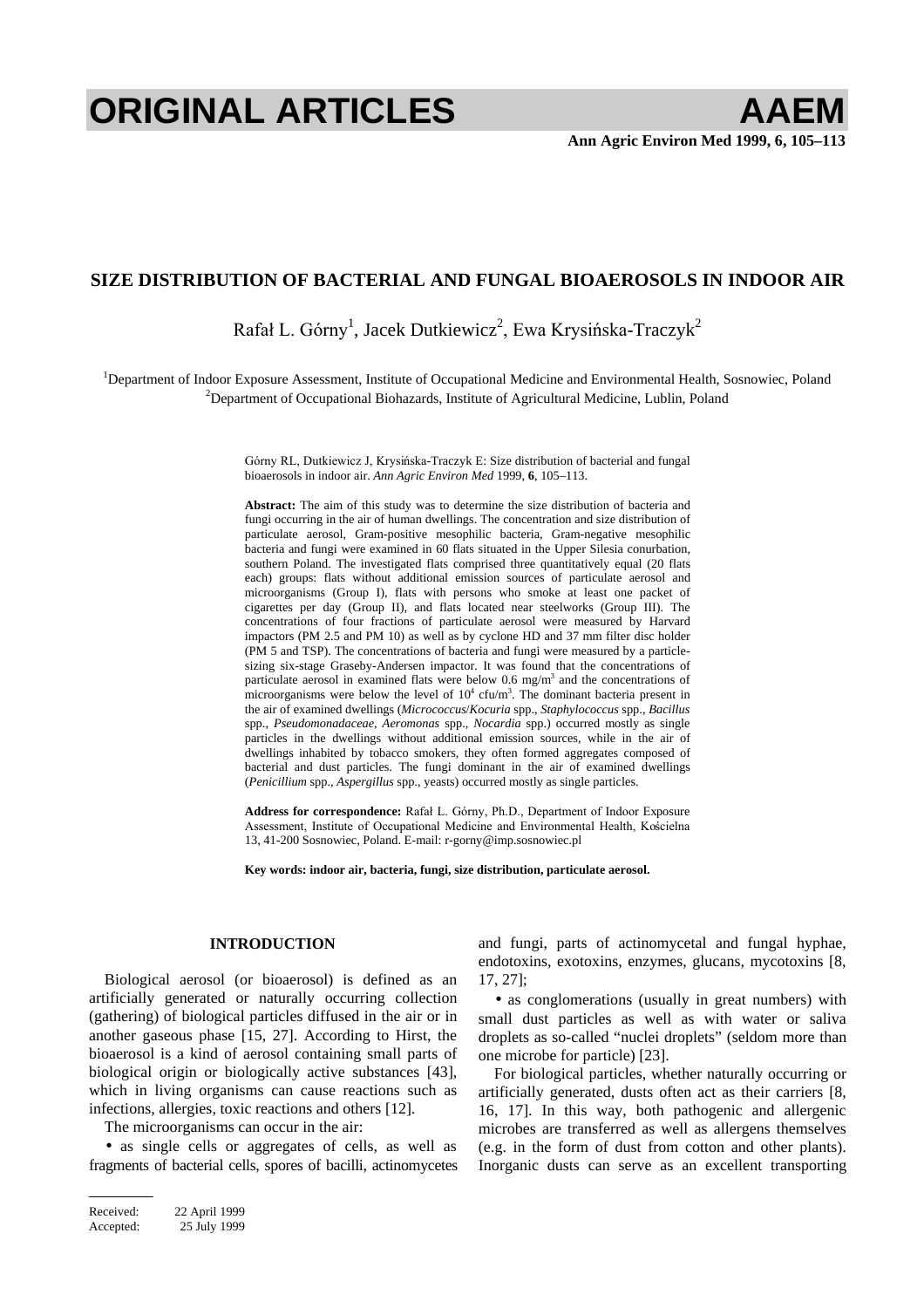

A. Flats without indoor bioaerosol emission sources



B. Flats with tobacco smokers



C. Flats located near steelworks

**Figure 1.** The concentration (arithmetic mean, standard deviation and range) of particulate aerosol in the examined flats of Upper Silesian conurbation.

medium for organic particles, such as bacterial cells dispersed in the air [17]. The effectiveness of this transfer process depends (despite certain physicochemical factors) on the interdependence of sizes of transporting and transported particles. So far, investigations carried out in the indoor environment have shown that the particles of the small aerodynamic diameters (e.g. particles from tobacco smoke) cannot transport bacteria and fungi which, as a rule, are several times greater than dust particles, but can become a good conveyor for other kinds of bioaerosols, e.g. bacterial endotoxins [21, 42].

The reactivity of aerosols is highly conditioned not only by their potential ability for penetration the human respiratory system but also by biological composition of particles. The exposure to bioaerosols in the indoor environment has significant influence on the intensity of appearance of sick building syndrome symptoms, such as nasal and pharyngeal mucous membrane irritations, skin dryness, itchy eyes, breathlessness, wheezing, headache, concentration problems or fatigue [7, 12, 19, 27, 28, 40, 43, 51].

The aim of this study was to determine the size distribution of bacteria and fungi occurring in the air of human dwellings.

### **MATERIALS AND METHODS**

The investigations were carried out on a group of 60 flats selected at random, situated in the area of 15 towns of the Upper Silesian conurbation, i.e. Sosnowiec, Katowice, Będzin, Bytom, Chorzów, Dąbrowa Górnicza, Gliwice, Jaworzno, Knurów, Mikołów, Mysłowice, Ruda Śląska, Siemianowice Śląskie, Tychy and Zabrze. The total of investigated flats was divided into three quantitatively equal groups (20 flats each): flats without additional indoor emission sources of investigated bioaerosol (Group I - control group), flats with persons who smoke at least one packet of cigarettes per day (Group II) and flats located near steelworks, without tobacco smokers (Group III). The sampling points of the two examined groups of flats (i.e. the control group and the group of flats with tobacco smokers) were not in the vicinity of large (point and/or lineal) sources of aerosol emission. The third group of investigated dwellings embraced flats situated in the vicinity of steelworks (8 flats in the area of Sosnowiec, 5 in the area of Katowice, 2 in the area of Będzin and 1 flat each in the area of Dabrowa Górnicza, Gliwice, Ruda Śląska, Siemianowice Śląskie and Zabrze), situated 50 m to 700 m from the border of the area occupied by a metallurgical factory.

All measurements were carried out in flats in multifamily buildings whose total surface exceeded 200  $m^2$ . The mean area of investigated apartments was  $58.7 \text{ m}^2$ (range  $25-94 \text{ m}^2$ ). The flats were situated on different storeys of buildings, from the ground floor to the 9th storey. Most of the examined flats were located in buildings erected from large panels (72% of the measurements). The remaining part were flats in buildings erected from bricks and/or air bricks (28% of the measurements). All of the investigated flats were equipped with a central heating system and were ventilated in a natural manner, without the use of any additional ventilating or air-conditioning devices. Only "healthy" flats were selected for the measurements, i.e. the flats in which occupants did not complain of indisposition provoked by the sanitary status of their flats and in which no apparent sources of investigated aerosols (e.g. fungi on the wall, etc.) were discovered.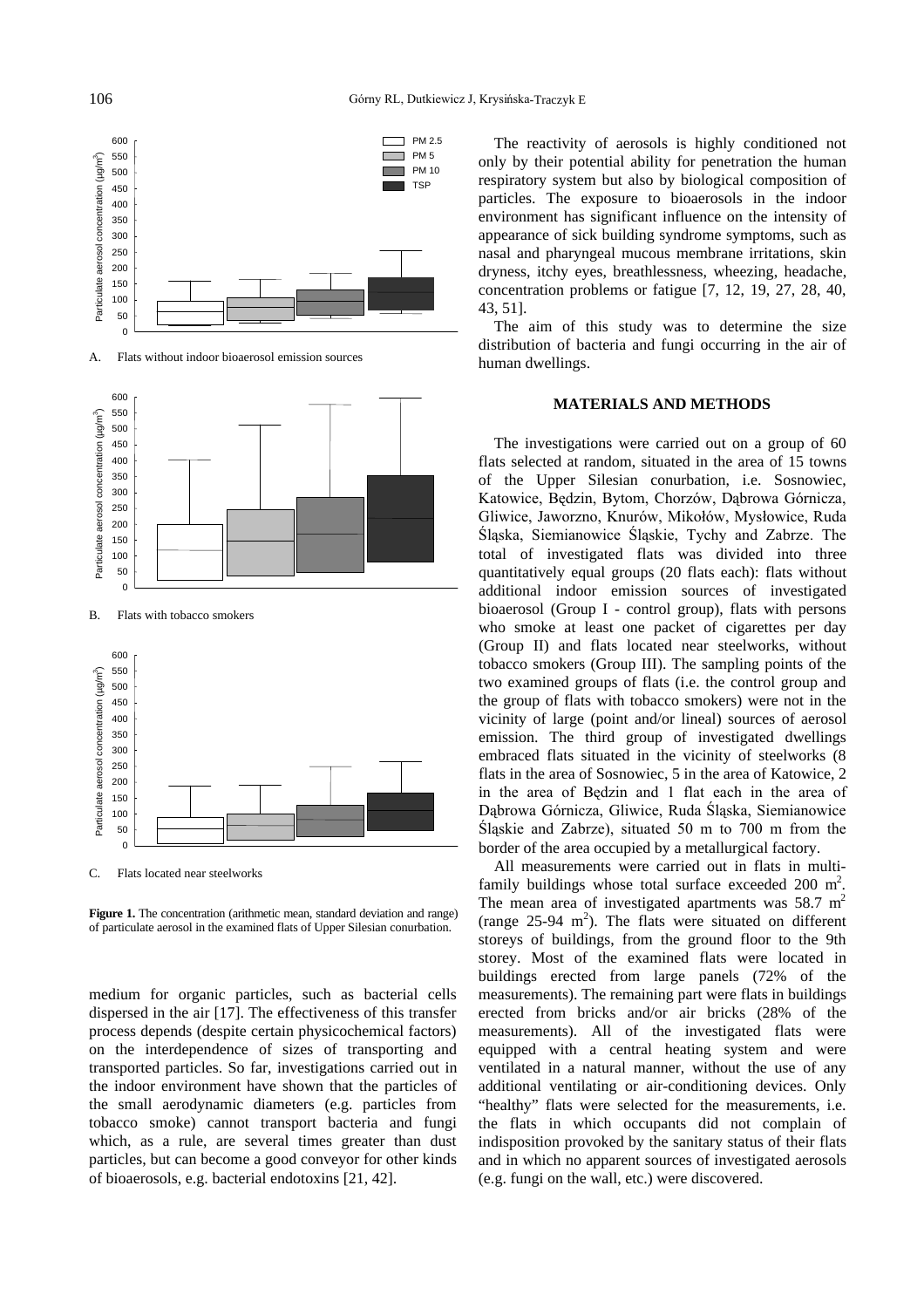

**Figure 2.** Size distribution of the most common Gram-positive bacteria in air of the three groups of investigated flats.

In each apartment, the data about numbers of inhabitants (including number of smokers in flats of Group II), pets and ornamental plants were also gathered. For the three groups of flats these data, i.e. median (range) for numbers of inhabitants, pets and plants respectively, were as follows: Group I – 3 (1-6), 0.5 (0-1) and 2.5 (1-9), Group  $II - 3$  (1-4) (among them smokers 1 (1-2)), 0 (0-1) and 2.5  $(0-7)$ , Group III – 3 (1-6), 0 (0-2) and 3 (0-6).

In all of the 60 flats, the concentrations of particulate aerosol as well as of bacterial and fungal bioaerosols were examined. The particulate aerosol as well as bacterial and fungal bioaerosols were investigated in the rooms where inhabitants spent most of their time ("living rooms") at the height of 1.4 m above floor level to simulate the human breathing zone [11, 20, 31]. The measurements of particulate aerosol concentrations embraced four fractions: particles with aerodynamic diameter  $(D_{ae})$  up to 2.5 µm (PM 2.5), with  $D_{ae}$  up to 5 µm (PM 5), with  $D_{ae}$  up to 10 µm (PM 10) and total suspended particles (TSP). For the

concentration assessment of these four dust fractions, two different samplers were used, i.e.: for evaluation of PM 2.5 and PM 10 Harvard impactors with a pump (Air Diagnostic and Engineering Inc., Naples, USA) [20, 37]; for measurements of PM 5 and TSP cyclone HD [3, 20] and filter disc holder for 37 mm disc, respectively, both equipped with their own AFC 123 pumps (Casella Ltd., London, UK). In all cases, teflon filters type SA240PR100 (Andersen Instruments Inc., Smyrna, USA) were used. The flow rates were as follows: 10 lpm for Harvard impactors, 1.9 lpm for cyclone HD and 2.0 lpm for filter disc holder for 37 mm disc. In the particulate aerosol investigations, the sampling time was selected so that the volume of filtered air amounted to  $3 \text{ m}^3$ .

The measurements of bioaerosols concentrations were carried out simultaneously with measurements of particulate aerosol using the six-stage Graseby-Andersen impactor with a pump (Graseby-Andersen, Atlanta, USA) [20, 24]. The use of this instrument made it possible to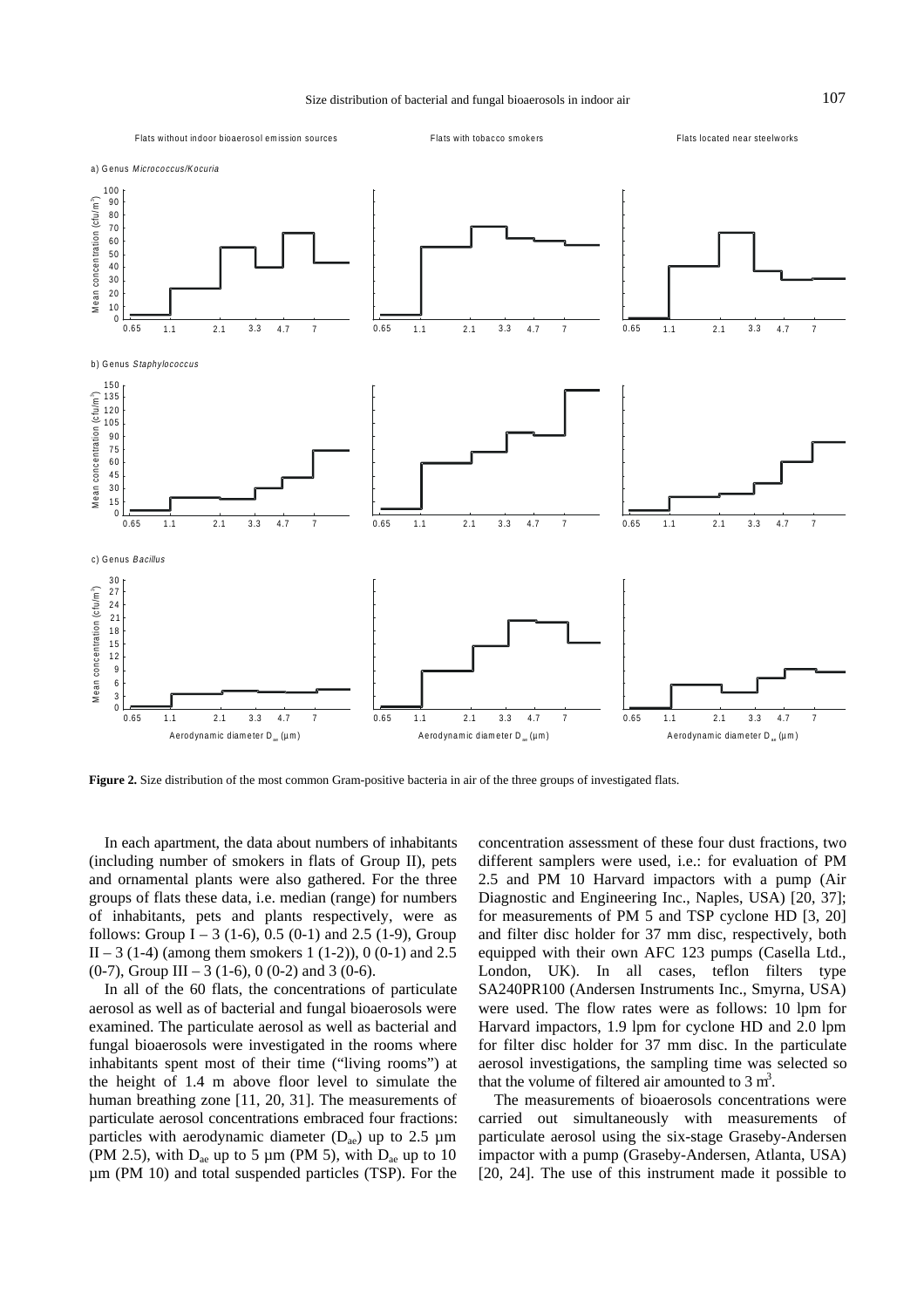

**Figure 3.** Size distribution of the most common Gram-negative bacteria and actinomycetes in air of the three groups of investigated flats.

divide bioaerosol particles into six fractions according to their aerodynamic diameters: above 7.0 µm, 7.0-4.7 µm, 4.7-3.3 µm, 3.3-2.1 µm, 2.1-1.1 µm and 1.1-0.65 µm [1]. The flow rate was 28.3 lpm and sampling time 20 minutes. The use of three kinds of media, i.e.: blood TSA (tryptic soya) agar, eosin methylene blue (EMB) agar and malt extract agar (MEA) made it possible to determine the concentrations and to identify the most common microorganisms in the groups of Gram-positive mesophilic bacteria, Gram-negative mesophilic bacteria and fungi, both moulds and yeasts.

Because these studies were conducted during a 20 month period, during the four seasons, simultaneously with aerosol investigations, the measurements of relative humidity and temperature of the air were carried out.

The obtained results were subjected to statistical analysis using Mann-Whitney test and Spearman correlation test (with the aid of software package: STATISTICA for Windows, release 4.5, StatSoft<sup>®</sup>, Inc. 1993).

## **RESULTS AND DISCUSSION**

The physical analysis of particulate aerosol in the three examined groups of flats revealed the differences between them in concentrations of PM 2.5, PM 5, PM 10 fractions and TSP. The arithmetic means, standard deviations and ranges are presented in Figure 1. The data showed that all the measured concentrations of particulate aerosol in examined flats were below 600  $\mu$ g/m<sup>3</sup> (0.6 mg/m<sup>3</sup>). The obtained values were of medium height, compared to those reported by other authors from indoor air. They approximated the concentrations of airborne dust observed in many regions of the USA [9, 10, 25, 29, 35, 47] and south-east Asia [31, 32, 39], were slightly higher than in Western-European countries [4, 6, 41], but significantly lower than in some locations in Mexico, India and China [2, 5, 46].

The mean concentrations for all of the investigated dust fractions in the flats inhabited by tobacco smokers were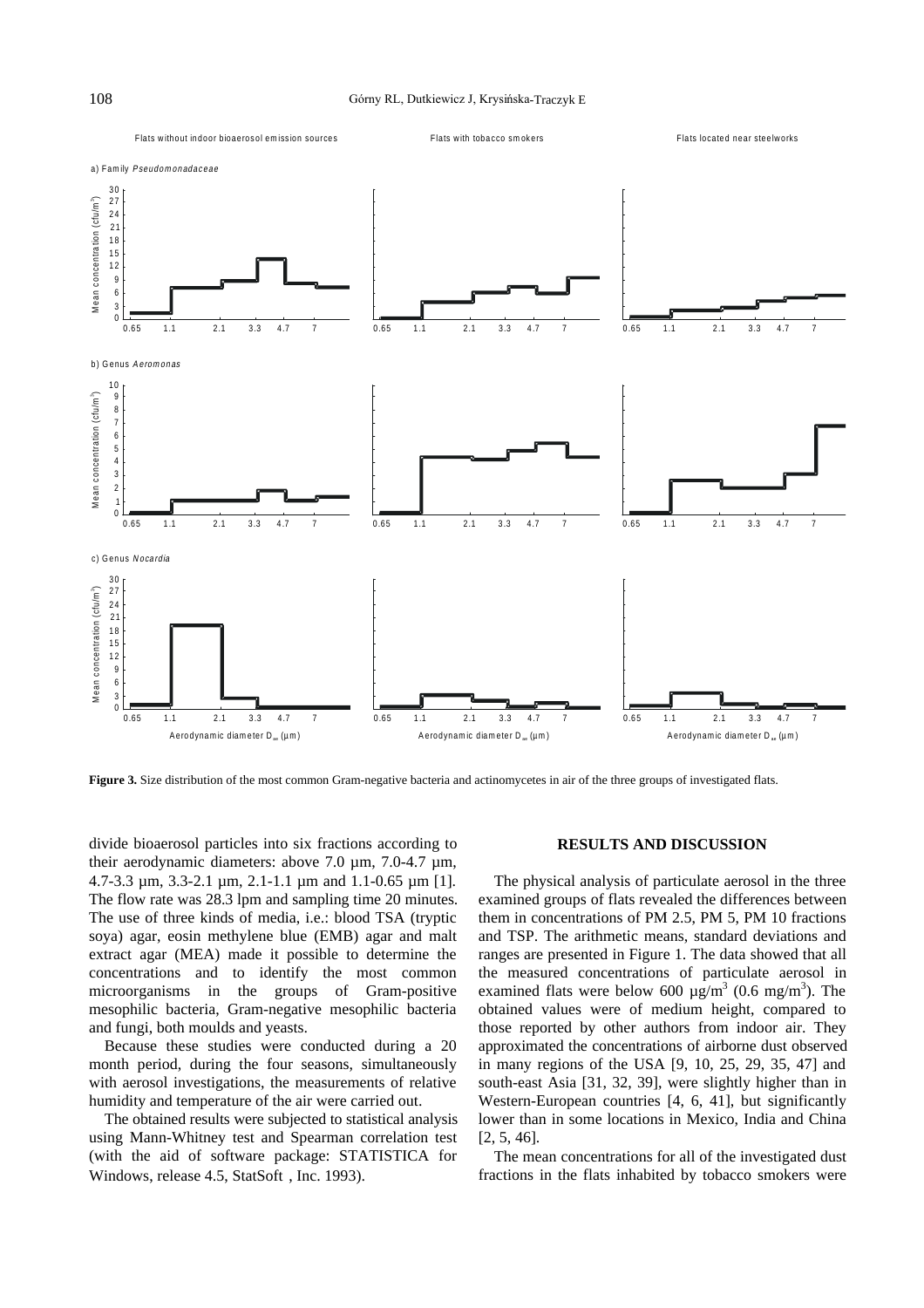

**Figure 4.** Size distribution of the most common fungi in air of the three groups of investigated flats.

1.7-2.5 times higher than in the flats without additional indoor emission sources and in the flats located near steelworks. Besides, it can be concluded that the fine particles, i.e. particles with aerodynamic diameter  $D_{ae}$ below 2.5 µm, formed from 41% (in the flats near steelworks) to 51% (in the flats with tobacco smokers) of the total suspended particles (TSP). In the air of dwellings inhabited by tobacco smokers, the percentage contribution of all investigated fractions (PM 2.5, PM 5 and PM 10) in relation to TSP was higher than in the two remaining groups of flats.

Statistical analysis by Mann-Whitney test confirmed the significant differences between the investigated groups of flats in relation to all of the examined particulate aerosol fractions. The greatest differences were observed between the flats with tobacco smokers (Group II) and flats located near steelworks (Group III) where the values of probabilities p were lower than 0.000001 for all fractions, i.e. PM 2.5, PM 5, PM 10 and TSP. For the

other relationships, i.e. for Group II/Group I and for Group I/Group III, the values of p were 0.05–0.01 and 0.05–0.001, respectively.

The following microorganisms were most often present in the indoor air:

• in the group of Gram-positive mesophilic bacteria: *Micrococcus*/*Kocuria* spp. and *Staphylococcus* spp. occurred in 100% of examined flats, *Bacillus* spp. in 90%, and *Nocardia* spp. in 33%;

• in the group of Gram-negative mesophilic bacteria: species of family *Pseudomonadaceae* occurred in 80% of examined flats, and *Aeromonas* spp. in 40%;

• in the group of fungi: *Penicillium* spp. occurred in 97% of investigated dwellings, *Aspergillus* spp. in 62%, and yeasts in 52%.

The species composition of bacterial and fungal bioaerosol found in the air of Upper Silesia flats was similar to that reported by other authors from European and American dwellings [13, 14, 18, 22, 30, 34, 36, 38, 44, 45]. The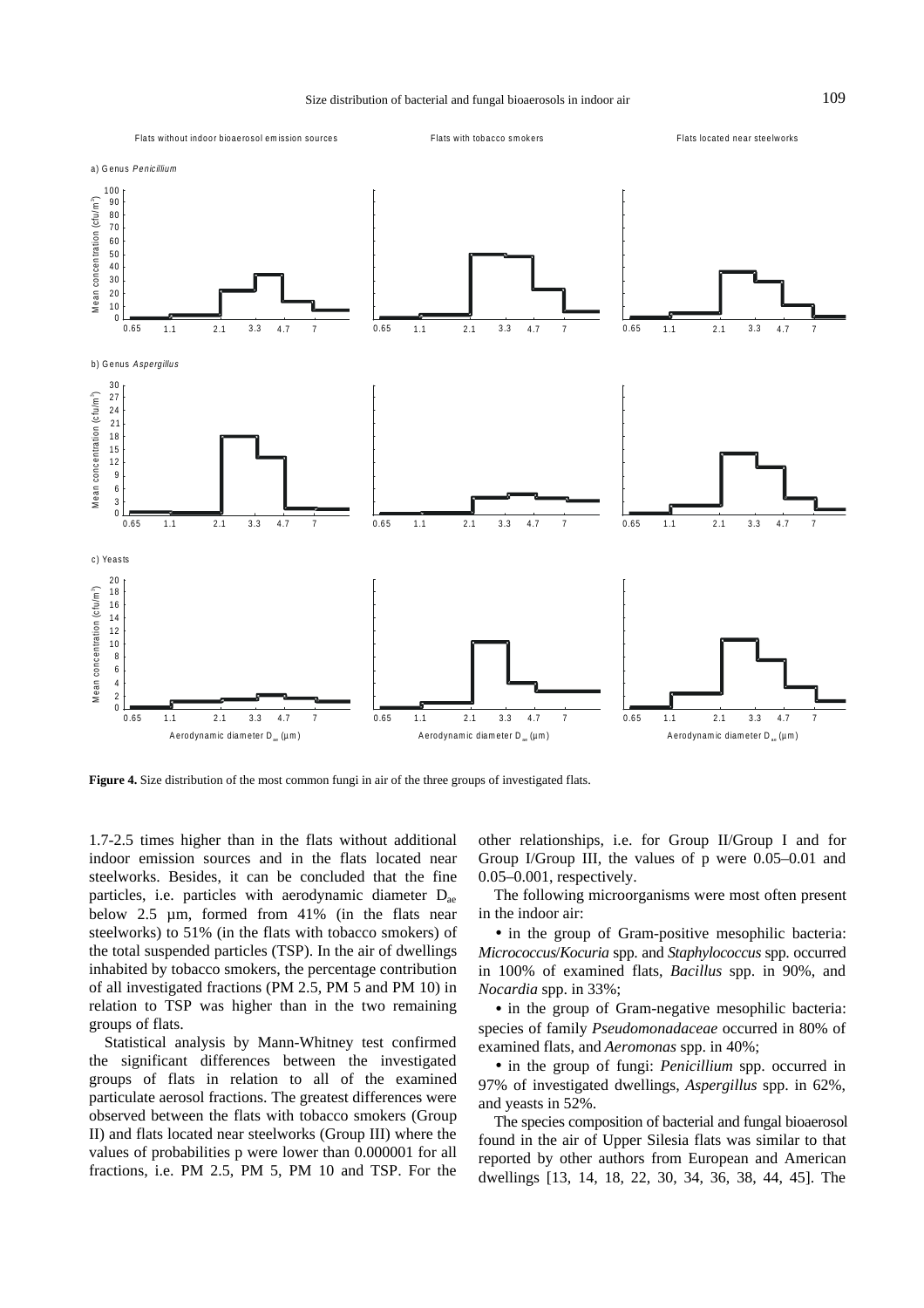Table 1. Concentrations (arithmetic mean, median, standard deviation and range) of the most common microorganisms in the air of examined flats of Upper Silesian conurbation, expressed as cfu/m<sup>3</sup>.

| Group I                    | Mean   | Median | Min.           | Max. | SD     |
|----------------------------|--------|--------|----------------|------|--------|
| Micrococcus spp.           | 228.70 | 110.5  | 19             | 1187 | 305.96 |
| Staphylococcus spp.        | 197.95 | 166.0  | 41             | 569  | 144.86 |
| <i>Bacillus</i> spp.       | 19.65  | 12.0   | $\Omega$       | 113  | 26.64  |
| Pseudomonadaceae           | 34.55  | 18.5   | $\Omega$       | 163  | 48.97  |
| Aeromonas spp.             | 2.15   | 0.0    | $\overline{0}$ | 12   | 3.66   |
| Nocardia spp.              | 8.50   | 0.0    | $\theta$       | 118  | 26.27  |
| Penicillium spp.           | 92.10  | 19.0   | 2              | 746  | 170.19 |
| Aspergillus spp.           | 18.00  | 3.0    | 0              | 272  | 60.20  |
| Yeasts                     | 2.45   | 0.0    | $\overline{0}$ | 12   | 4.24   |
| Group II                   |        |        |                |      |        |
| Micrococcus spp.           | 306.70 | 132.5  | 12             | 2039 | 444.36 |
| Staphylococcus spp.        | 462.95 | 269.5  | 42             | 1686 | 461.45 |
| Bacillus spp.              | 71.35  | 10.5   | $\overline{0}$ | 392  | 131.82 |
| Pseudomonadaceae           | 26.10  | 7.0    | $\Omega$       | 87   | 29.97  |
| Aeromonas spp.             | 9.95   | 0.0    | $\Omega$       | 124  | 27.79  |
| Nocardia spp.              | 1.45   | 0.0    | $\overline{0}$ | 21   | 4.72   |
| Penicillium spp.           | 116.05 | 23.0   | $\overline{0}$ | 896  | 264.76 |
| <i>Aspergillus</i> spp.    | 9.45   | 3.0    | $\Omega$       | 76   | 18.63  |
| Yeasts                     | 12.90  | 2.0    | $\theta$       | 164  | 36.47  |
| Group III                  |        |        |                |      |        |
| Micrococcus spp.           | 212.60 | 127.5  | 21             | 1314 | 288.95 |
| <i>Staphylococcus</i> spp. | 222.35 | 207.5  | 69             | 627  | 125.30 |
| <i>Bacillus</i> spp.       | 35.00  | 11.5   | $\overline{0}$ | 148  | 41.68  |
| Pseudomonadaceae           | 16.50  | 9.0    | $\overline{0}$ | 71   | 21.42  |
| Aeromonas spp.             | 7.45   | 0.0    | $\theta$       | 53   | 14.72  |
| Nocardia spp.              | 2.90   | 0.0    | $\theta$       | 14   | 4.27   |
| Penicillium spp.           | 80.90  | 32.0   | $\overline{c}$ | 599  | 142.97 |
| Aspergillus spp.           | 22.80  | 2.0    | $\overline{0}$ | 357  | 79.07  |
| Yeasts                     | 15.70  | 3.0    | $\theta$       | 120  | 33.92  |

singularity of investigated apartments was high frequency of the occurrence of *Aeromonas* bacteria. These rodshaped Gram-negative bacteria are associated with outdoor environments (water, sewage) and so far have not been reported as common in the indoor air. They may produce protein enterotoxin and are suspected to cause gastroenteritis in the workers of a sewage treatment plant exposed to the inhalation of large quantities of *Aeromonas* [49].

Besides, the surprisingly high occurrence of yeasts in the air of Silesian dwellings was comparable with the levels characteristic of subtropical climate apartments [26, 33]. Recent investigations have shown that yeasts may induce inflammatory reactions in lungs by non-specific, immunotoxic stimulation of alveolar macrophages [50]. The other fungi dominant in the air of examined dwellings, e.g. *Aspergillus* and *Penicillium* species, are widely known as causative agents of allergic and immunotoxic diseases [12, 17, 27, 43].

The concentrations (arithmetic mean, median, standard deviation and range) of the most common microorganisms in the air of the examined flats of Upper Silesian conurbation are presented in Table 1. The concentrations of all microbial genera were below the level of  $10^4$  cfu/m<sup>3</sup>. The species of genera: *Micrococcus*/*Kocuria*, *Staphylococcus*, *Bacillus*, *Aeromonas* and *Penicillium* attained the highest mean concentrations in the flats inhabited by tobacco smokers, the species of family *Pseudomonadaceae* and genus *Nocardia* reached their maximum levels in the flats without emission sources of investigated aerosols, and the species of fungi, i.e. genus *Aspergillus* and yeasts, attained highest level in the air of dwellings near steelworks. However, the statistical analysis confirmed only two significant differences, i.e. for *Staphylococcus* spp. between Group II and Group I ( $p < 0.05$ ) and for *Nocardia* spp. between Group II and Group III ( $p < 0.01$ ).

The analyses of the size distribution of the nine most common microorganisms in the air of the examined dwellings (Figs. 2-4) showed that:

• for the species from genera *Micrococcus*/*Kocuria* (Fig. 2a): in the flats of Group I these bacteria were observed as naturally dispersed particles or as bacterial cells aggregates. This may be seen as two distinct peaks corresponding to the size range of single cells  $(D_{ae}$  from 2.1-3.3  $\mu$ m) or clusters of several cells (D<sub>ae</sub> from 4.7-7 µm). In the flats of Group II these microbes appeared in the form of aggregates of bacterial and dust particles. This may be seen as the uniformly high concentration of the particles in fractions above 1.1  $\mu$ m (D<sub>ae</sub> > 1.1  $\mu$ m). In the flats near steelworks, the size distribution was similar to that for Group I, but the aggregates consisting only of bacterial cells rather did not appear;

• for the species from genus *Staphylococcus* (Fig. 2b): in all kinds of flats staphylococci were present as the aggregates. While in the indoor air of the control group and Group III they appeared almost solely as aggregates of biological particles, in the flats with tobacco smokers they posed an additional, very distinct pool of aggregates consisted of bacterial and dust particles;

• for the species from genus *Bacillus* (Fig. 2c): in indoor environment without additional emission of aerosols (Group I), these bacteria occurred as separate single cells. If such emission took place, these bacteria commonly created conglomerations with dust particles (see size distribution for the flats from Groups II and III);

• for the species from family *Pseudomonadaceae* (Fig. 3a): in the group of flats without emission sources, the bacteria belonging to this family were mainly present as single cells. In the flats of tobacco smokers, these Gramnegative mesophilic bacteria occurred simultaneously as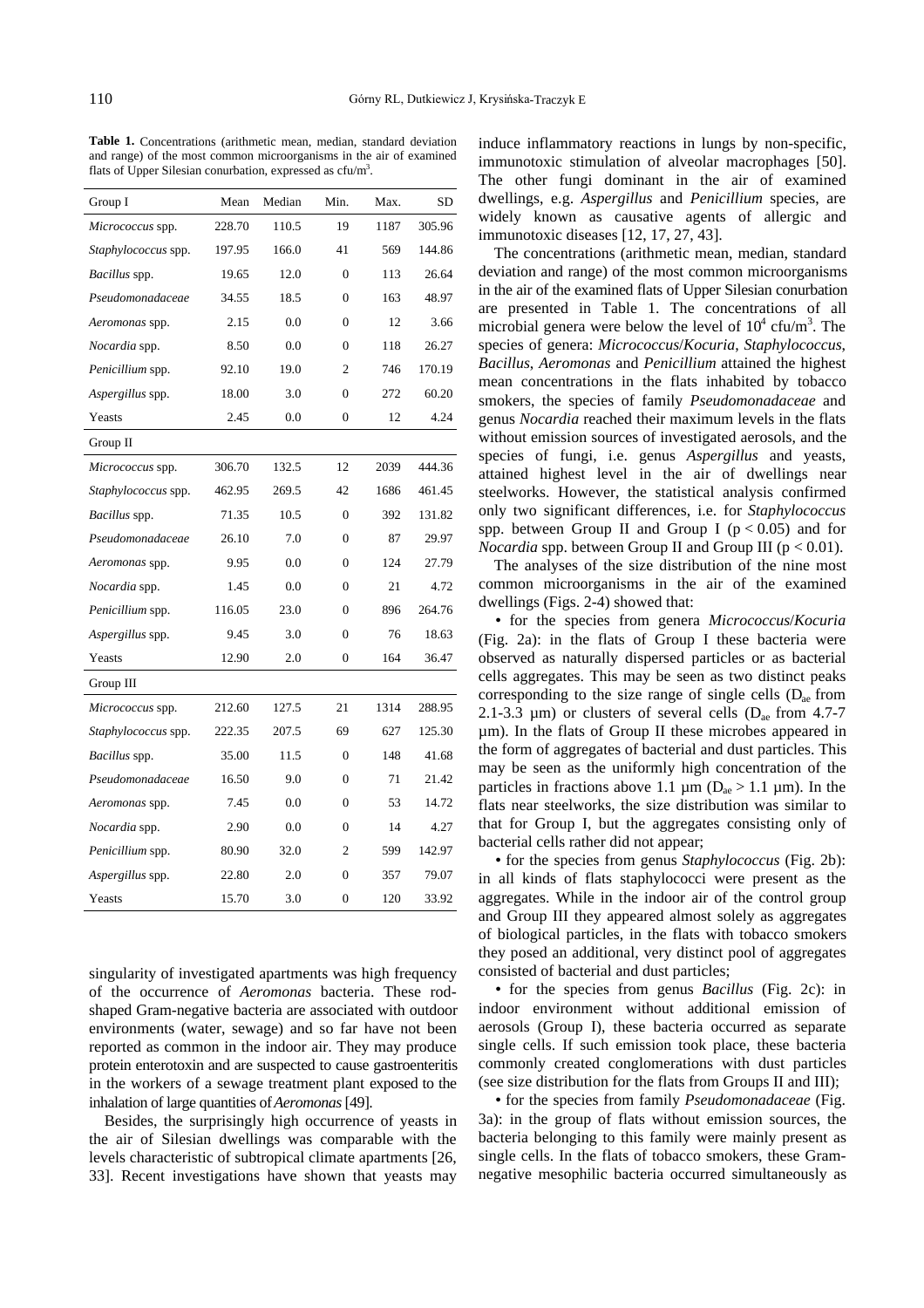separate cells and as aggregates of bacterial and dust particles. In the air of the third group of dwellings, these rod-shaped bacteria created, as a rule, aggregates with particulate aerosol, but they were less frequent than in the flats of Group II;

• for the species from genus *Aeromonas* (Fig. 3b): in the indoor air of Group I these rods occurred singly or as biological cells aggregates. In the flats of Group II there occurred characteristic aggregates of bacterial and dust particles. A similar situation was observed in the Group III, but in this case the numbers of pure biological as well as biological and dust aggregates seem to be just as large;

• for the species from genus *Nocardia* (Fig. 3c): irrespective of the kind of flats, these representatives of actinomycetes appeared in the air mainly as single cells. If the additional emission of particulate aerosol occurred, a small number of biological-dust aggregates was formed;

• for the species from genus *Penicillium* (Fig. 4a): in all kinds of dwellings, these moulds occurred mostly as naturally dispersed spores or hyphae. The rare conglomerations of fungal and dust particles were found only in the flats of tobacco smokers;

• for the species from genus *Aspergillus* (Fig. 4b): in the flats from Groups I and III, these fungi occurred as naturally dispersed particles and as aggregates of biological cells. In contrast to other microorganisms, in the flats of Group II the biological aggregates were less common;

• for the yeasts species (Fig. 4c): in the air of Group I flats the yeasts appeared as single cells. In the air of dwellings belonging to Groups II and III, these microorganisms created the connections with dust particles much more readily, especially in the flats near steelworks.

In the scientific literature there are only a few data about size distribution of particular genera of microorganisms in indoor air. The trends of size distribution of fungal particles in Upper Silesian flats conform to those reported by Reponen *et al.* [48]. By contrast, the analysis of size distribution of bacterial particles made by Nevalainen [38] showed trends that differed from the findings presented in this work. The fact that the allergenic fungi of the genera *Penicillium* spp. and *Aspergillus* spp. occurred in the air of examined dwellings mostly as single, readily respirable particles, indicates a possibility of fungal respiratory allergy in the domestic environment. In the Upper Silesian dwellings this risk was decreased by a low concentrations of fungi in the air which, on average was  $10^2$  cfu/m<sup>3</sup> and rarely reached  $10^3$  cfu/m<sup>3</sup>.

The correlation analysis between particulate aerosol concentrations and the concentrations of particular groups of examined microorganisms showed only two negative but statistically significant ( $p < 0.05$ ) relationships, both between *Penicillium* levels and PM 2.5 and PM 5 concentrations. However, though in the present study the statistically significant positive correlations between particulate and biological aerosols were not found, the



**Figure 5.** Values (arithmetic mean, standard deviation and range) of temperature and relative humidity of air in the examined flats of Upper Silesian conurbation.

size distribution analyses revealed that almost all genera of investigated microorganisms were able to form aggregates with dust particles. Such conglomerations of particles can provoke noxious respiratory effects as a result of synergistic action of both viable and inorganic components [17].

The values (arithmetic mean, standard deviation and range) of temperature and relative humidity of the air in the examined flats of Upper Silesia conurbation are shown in Figure 5. The relative humidity had statistically significant ( $p < 0.05$ ) negative influence on concentration of PM 5 fraction in the air of Group II and Group III flats and positive influence on the level of yeasts in the air of flats without emission of measured aerosols (Group I) and flats located near steelworks (Group III). The temperature had statistically significant ( $p < 0.05$ ) negative influence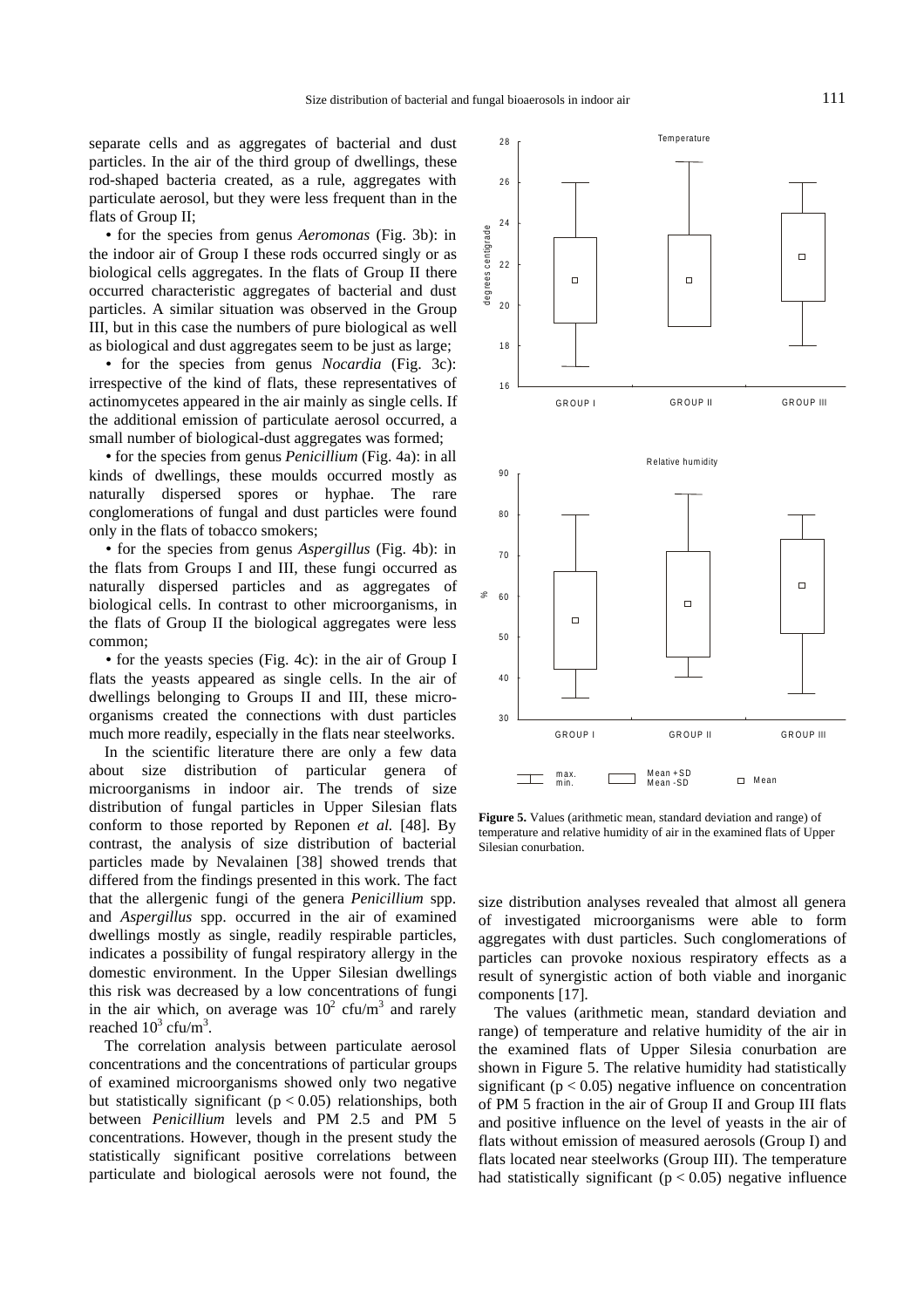on the concentrations of yeasts in the indoor air of Group I. Although the differences between temperature and humidity in the examined groups of flats were statistically significant (Group III/Group I:  $p < 0.05$  for temperature and  $p < 0.01$  for humidity; Group III/Group II:  $p < 0.001$ for temperature and  $p < 0.05$  for humidity), their influence on the quantity of the examined kinds of microorganisms seems to be unimportant.

In relation to remaining parameters, e.g. area of flats, numbers of inhabitants, pets and ornamental plants, the investigated dwellings formed a statistically homogenous group. The values of these parameters had no statistically significant influence on size distribution of analysed microbial genera.

## **CONCLUSIONS**

The dominant bacteria present in the air of dwellings of the Upper Silesian conurbation (*Micrococcus*/*Kocuria* spp., *Staphylococcus* spp., *Bacillus* spp., *Pseudomonadaceae*, *Aeromonas* spp., *Nocardia* spp.) occurred mostly as single particles in the dwellings without additional emission sources, while in the air of dwellings inhabited by tobacco smokers they often formed aggregates composed of bacterial and dust particles.

The fungi dominant in the above described dwellings (*Penicillium* spp., *Aspergillus* spp., yeasts) occurred mostly as single particles.

#### **Acknowledgements**

This study was funded by the Polish Scientific Research Committee (KBN) research grant 4P05D00314.

#### **REFERENCES**

1. Andersen Samplers Inc.: *Operating Manual for Andersen Samplers Inc. Viable (microbial) Particle Sizing Samplers*. Andersen Samplers Inc., Atlanta, GA, 1984.

2. Ando M, Katagiri K, Tamura K, Yamamoto S, Matsumoto M, Li YF, Cao SR, Ji RD, Liang CK: Indoor and outdoor air pollution in Tokyo and Beijing supercities. *Atmos Environ* 1996, **30/5**, 695-702.

3. Bartley DL, Chen CC, Song R, Fischbach TJ: Respirable aerosol sampler performance testing. *Am Ind Hyg Assoc J* 1994, **55/11**, 1036- 1046.

4. Braathen OA: The relationship between indoor and outdoor concentrations of air pollutants in homes in Norway. **In**: *Proc. 5th Int. Conf. Indoor Air Quality and Climate*, Vol. 2, 513-518. Canada Mortgage and Housing Corporation, Ottawa 1990.

5. Brauer M: Assessment of indoor aerosols with an integrating nephelometer. *J Exp Anal Environ Epidemiol* 1995, **5**, 45-56.

6. Brunekreef B, Boleij JSM: Long-term average suspended particulate concentrations in smokers' homes. *Int Arch Occup Environ Health* 1982, **50**, 299-302.

7. Burge PS: The sick building syndrome: where are we in 1992? *Indoor Environ* 1992, **1**, 199-203.

8. Chanda S: Implications of aerobiology in respiratory allergy. *Ann Agric Environ Med* 1996, **3**, 157-164.

9. Clayton CA, Perritt RL, Pellizzari ED, Thomas KW, Whitmore RW, Wallace LA, Özkaynak H, Spengler JD: Particle total exposure assessment methodology (PTEAM) study: distributions of aerosol and elemental concentrations in personal, indoor and outdoor air samples in a southern California community. *J Expos Anal Environ Epidemiol* 1993, **3/2**, 227-250.

10. Colome SD, Kado NY, Jaques P, Kleinman M: Indoor-outdoor air pollution relations: particulate matter less than 10 µm in aerodynamic diameter (PM 10) in homes of asthmatics. *Atmos Environ* 1992, **26A/12**, 2173-2178.

11. Commission of the European Communities: Indoor Air Quality & its Impact on Man: Report No. 12: *Biological Particles in Indoor Environments*. ECSC-EEC-EAEC, Brussels-Luxembourg, 1993.

12. Cox CS, Wathes CM (Eds): *Bioaerosols Handbook*. Lewis Publishers/CRC Press, Inc., Boca Raton, Florida 1995.

13. DeKoster JA, Thorne PS: Bioaerosol concentrations in noncomplaint, complaint, and intervention homes in the midwest. *Am Ind Hyg Assoc J* 1995, **56**, 573-580.

14. Di Giorgio C, Krempff A, Guiraud H, Binder P, Tiret C, Dumenil G: Atmospheric pollution by airborne microorganisms in the city of Marseilles. *Atmos Environ* 1996, **30/1**, 155-160.

15. Dimmick RL, Akers AB: *Introduction to Experimental Aerobiology*. Wiley-Interscience, New York 1969.

16. Domańska A: Biopathogens in the air of occupational environment. *Higiena Pracy* 1994, **2**, 35-39.

17. Dutkiewicz J, Jabłoński L: Occupational Biohazards. Państwowy Zakład Wydawnictw Lekarskich, Warszawa 1989.

18. Gallup JM, Zanolli J, Olson L: Airborne bacterial exposure: preliminary results of volumetric studies performed in office buildings, schools, and homes in California. **In**: *Proc. of Indoor Air'93*, Vol. 4, 167-170.

19. Goto H, Yuasa K, Rylander R: (1→3)-β-D-glucan in indoor air, its measurement and *in vitro* activity. *Am J Ind Med* 1994, **25**, 81-83.

20. Górny RL: *Characterization of Particulate Aerosol and Bioaerosols in the Dwellings Located on the Territory of the Upper Silesia Conurbation*. Ph.D. thesis. Silesian Medical Academy, Sosnowiec 1998.

21. Górny RL, Dutkiewicz J: Evaluation of microorganisms and endotoxin levels of indoor air in living rooms occupied by cigarette smokers and non-smokers, Sosnowiec, Upper Silesia, Poland. *Aerobiologia* 1998, **14**, 235-239.

22. Holt GL: Seasonal indoor/outdoor fungi ratios and bacteria levels in non-complaint office buildings. **In**: *Proc. 5th Int. Conf. Indoor Air Quality and Climate*, Vol. 2, 33-38. Canada Mortgage and Housing Corporation, Ottawa 1990.

23. Jawetz E, Melnick JL, Adelberg EA: *Review of Medical Microbiology*. Państwowy Zakład Wydawnictw Lekarskich, Warszawa 1991.

24. Jensen PA, Todd WF, Davis GN, Scarpino PV: Evaluation of eight bioaerosol samplers challenged with aerosols of free bacteria. *Am Ind Hyg Assoc J* 1992, **53/10**, 660-667.

25. Kim YS, Stock TH: House-specific characterization of indoor and outdoor aerosols. *Environ Internat* 1986, **12**, 75-92.

26. Kuo YM, Li CS: Seasonal fungus prevalence inside and outside of domestic environments in the subtropical climate. *Atmos Environ* 1994, **28/19**, 3125-3130.

27. Lacey J, Dutkiewicz J: Bioaerosols and occupational lung disease. *J Aerosol Sci* 1994, **25/8**, 1371-1404.

28. Larsen FO, Meyer HW, Ebbehoy N, Gyntelberg F, Sherson, Netterstrom B, Gravesen S, Norn S: Are fungi-specific IgE found in stuff suffering from nonallergic sick building syndrome? *Inflamm Res* 1997, **46**, Suppl. 1, 79-80.

29. Leaderer B, Koutrakis P, Briggs S, Rizzuto J: Impact of indoor sources on residential aerosol concentrations. **In**: *Proc. 5th Int. Conf. Indoor Air Quality and Climate*, Vol. 2, 269-274. Canada Mortgage and Housing Corporation, Ottawa 1990.

30. Levetin E, Shaughnessy R, Fisher E, Ligman B, Harrison J, Brennan T: Indoor air quality in school: exposure to fungal allergens. *Aerobiologia* 1995, **11**, 27-34.

31. Li CS: Elemental composition of residential indoor PM 10 in the urban atmosphere of Taipei. *Atmos Environ* 1994, **28/19**, 3139-3144.

32. Li CS: Relationships of indoor/outdoor inhalable and respirable particles in domestic environments. *Sci Total Environ* 1994, **151**, 205- 211.